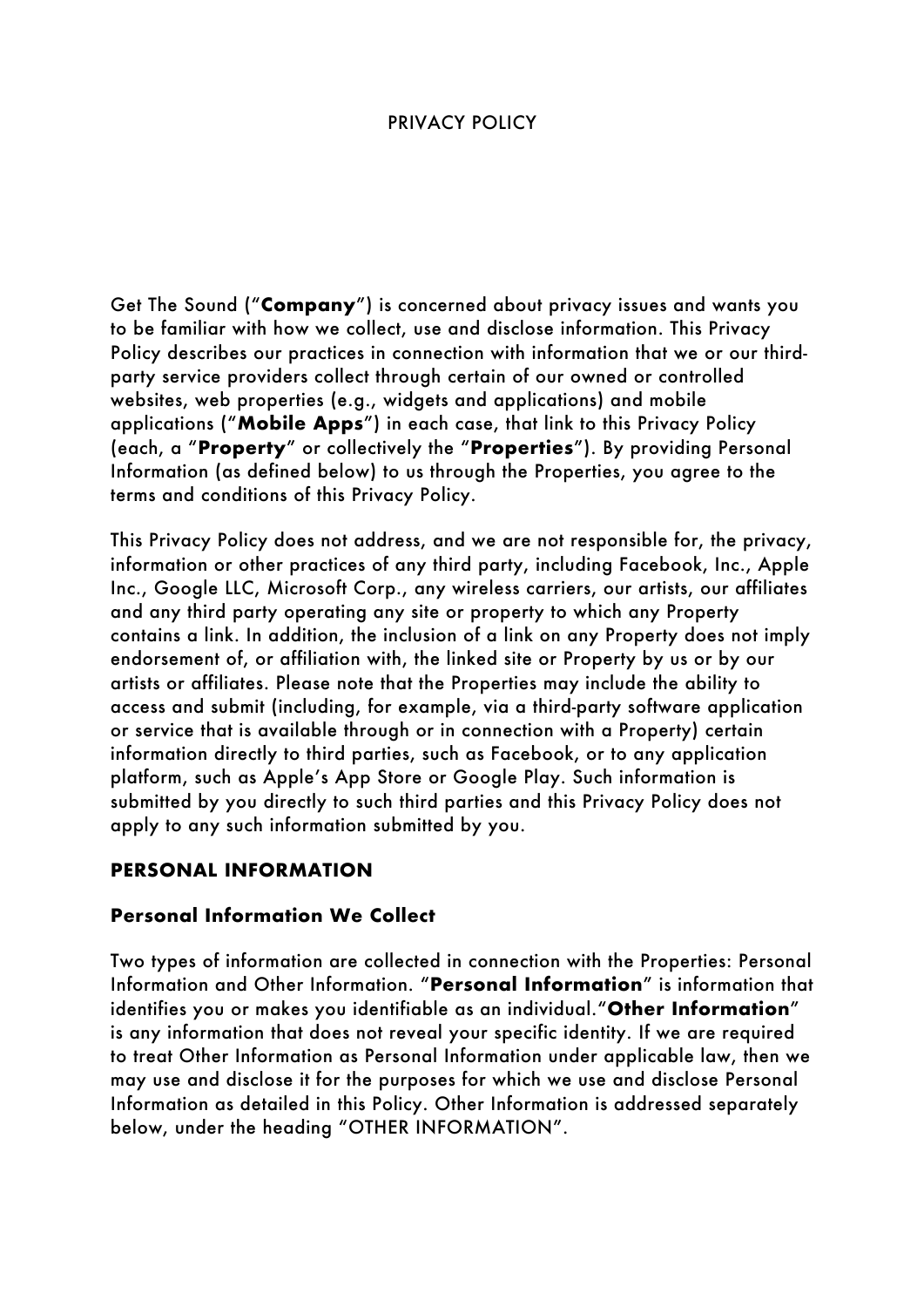We and our third-party service providers may collect the following Personal Information from you:

- Name
- Postal address (including billing and shipping addresses)
- Telephone number
- Email address
- Credit and debit card number
- Shopping Cart Content

# **Collection of Personal Information**

We and our third-party service providers collect Personal Information through the Properties in a variety of ways, including:

# • **Through the Properties**

o We may collect Personal Information through the Properties, for example, when you register for newsletters or other communications through the Properties, make a purchase or make a request.

# • **Offline**

o We may collect Personal Information from you offline, e.g., if you provide information to us at a concert venue.

### • **From Other Sources**

- o We may receive your Personal Information from other sources, for example:
	- § publicly available databases; or
	- § marketing partners when they share information with us in the context of marketing and promotional campaigns related to our business.
- o If you use your social media or other third party account to enter our sweepstakes, contest, or promotions or via an initiation to sign into such account on our Properties, you will share certain Personal Information from your third party account with us which may include, for example, your name, email address, photo, list of social media contacts, listening history, favorite tracks and any other information that you make or which is otherwise accessible to us when you connect through such third party account.

You are not required by statute or contract to provide any Personal Information to us. For example, when you participate in various opportunities provided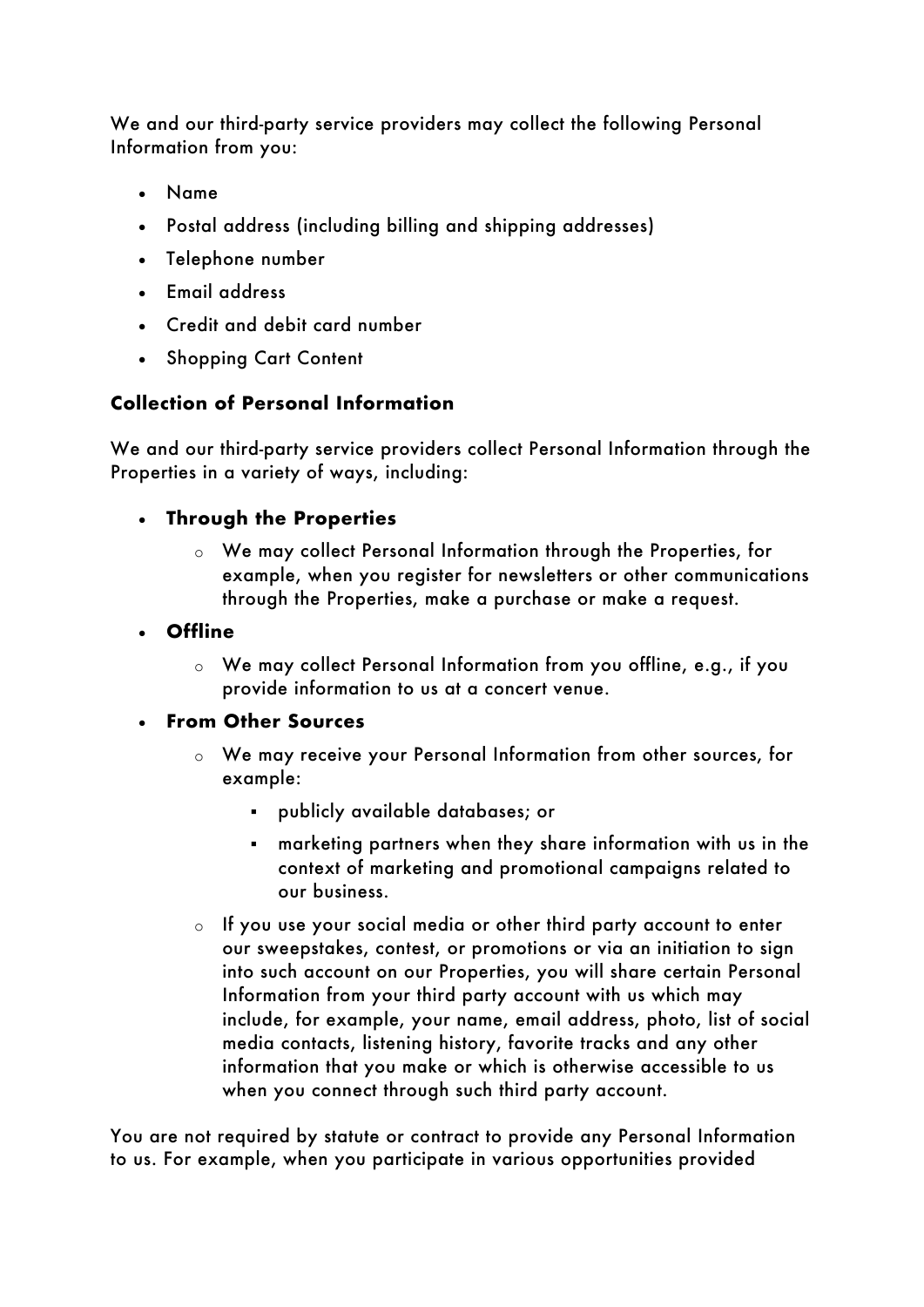through the Properties, we collect Personal Information from you in order to enable you (or us) to complete your experience on the Properties.

# **How We May Use Personal Information**

We and our third-party service providers may use Personal Information for the following business purposes including:

- **Providing the functionality of the Properties and fulfilling your requests.**
	- o To provide the Properties' functionality to you, such as arranging access to your registered account, and providing you with related customer service.
	- o To respond to your inquiries and fulfill your requests, when you contact us via one of our online contact forms or otherwise, for example, when you send us questions, suggestions, compliments or complaints, or when you request information about our Properties.
	- o To send to you administrative information, including information regarding the Properties and changes to our terms, conditions and policies.
	- o To complete and fulfill your purchase, for example, to process your payments, have your order delivered to you, communicate with you regarding your purchase and provide you with related customer service.
	- o To allow you to send messages (for example, music clips or artist information) to a friend through the Properties. By using such functionality, you are telling us that you are entitled to use and provide us with your friend's name and email address.
	- o We will engage in these activities to manage our contractual relationship with you and/or to comply with a legal obligation.

### • **Providing you with our newsletter and/or other marketing materials and facilitating social sharing**

- o To send you marketing communications, that we believe may be of interest to you if you have indicated that you would like to receive them (including, without limitation, by our third-party service providers that send direct mail, email, and other types of advertising)
- o To send you SMS text messages using your telephone number, e.g., if you participated in a sweepstake with this number and you have indicated you would like to receive them. Please keep in mind that message and data rates may apply. You should check with your mobile service provider for applicable data rates. At any time, you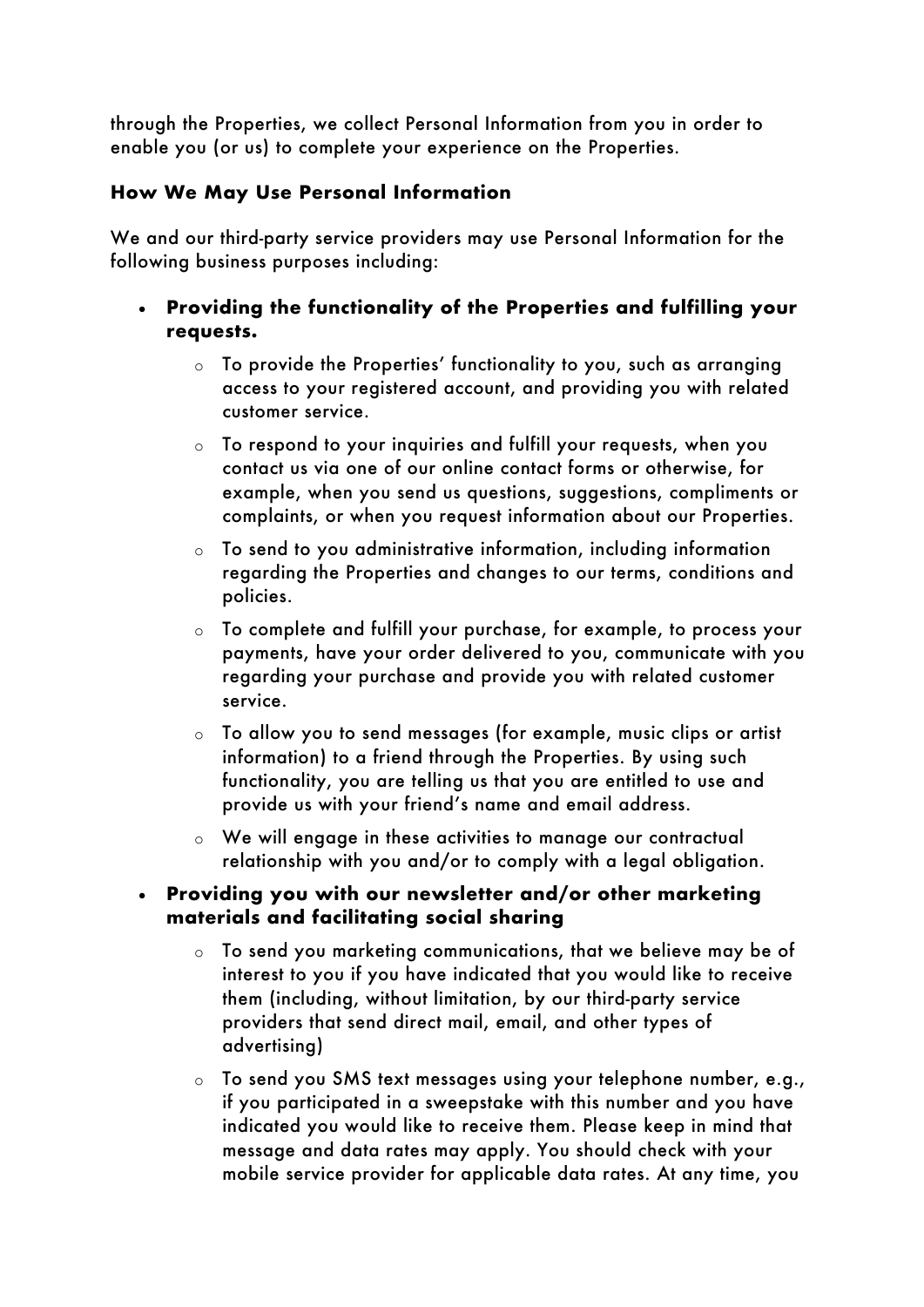may text back "HELP" for further information regarding text messages. If additional rules are provided in connection with any specific SMS text message sign-ups, such rules shall also apply and shall control in the event that they conflict with this Privacy Policy.

- o To facilitate social sharing functionality that you choose to use.
- o We will engage in this activity with your consent.
- **Analysis of Personal Information for business reporting and providing personalized services.**
	- o To analyze or predict our users' preferences in order to prepare aggregated trend reports on how our digital content is used, so we can improve our Properties.
	- o To personalize your experience on the Properties using your IP address, by presenting content, products, and offers tailored to you.
- We will provide personalized services either with your consent or because we have a legitimate interest.
- **Allowing you to participate in sweepstakes, contests or other promotions.**
	- o To allow you to participate in sweepstakes, contests and similar promotions using your email address, and to administer these activities. Some of these activities have additional rules, which could contain additional information about how we use and disclose your Personal Information, so we suggest that you read these rules carefully; in the event of a conflict between such rules and this Privacy Policy, such rules will govern.
- We use this information to manage our contractual relationship with you.
- **Aggregating and/or anonymizing Personal Information.**
	- o We may aggregate and/or anonymize Personal Information so that it will no longer be considered Personal Information. We do so to generate other data for our use, which we may use and disclose for any purpose.
- We will engage in this activity because we have a legitimate interest.
- **Accomplishing our business purposes.**
	- o Data analysis, for example, to improve the efficiency of our Properties;
	- o Audits, to verify that our internal processes function as intended and are compliant with legal, regulatory or contractual requirements;
	- o For fraud and security monitoring purposes, for example, to detect and prevent cyberattacks or attempts to commit identity theft;
	- o For developing new products and services;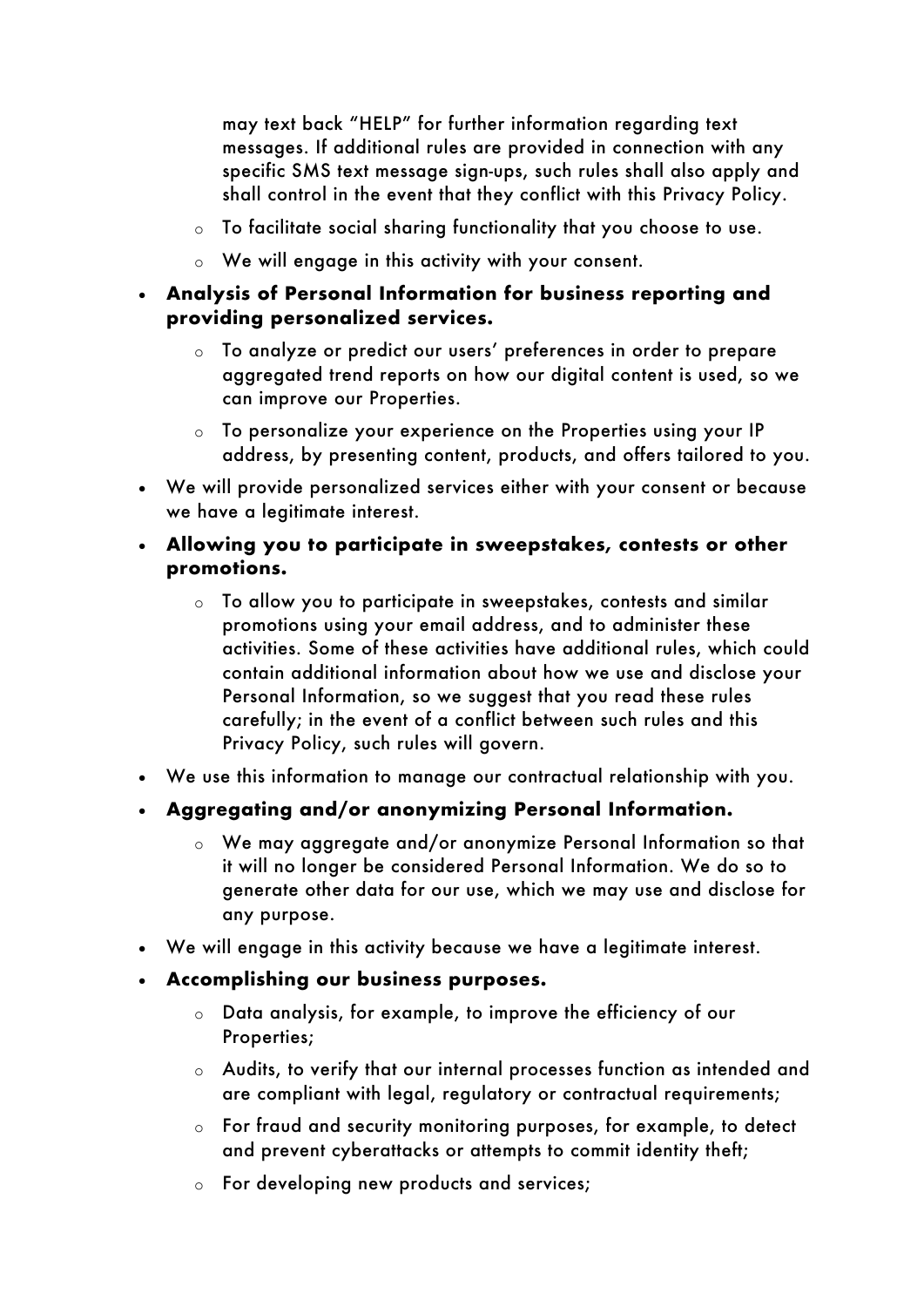- o For enhancing, improving, or modifying our current products and services;
- $\circ$  For identifying usage trends, for example, understanding which parts of our Properties are of most interest to users;
- o For determining the effectiveness of promotional campaigns, so that we can adapt our campaigns to the needs and interests of our users; and
- o For operating and expanding our business activities, for example, understanding which parts of our Properties are of most interest to our users so we can focus our energies on meeting our users' interests.
- We engage in these activities to manage our contractual relationship with you, to comply with a legal obligation, and/or because we have a legitimate interest.

### **Disclosure of Personal Information**

We may disclose Personal Information:

- **To our third-party service providers (and in some cases, our affiliates), to facilitate the services they provide to us**
	- o These can include providers of services such as hosting, data analysis, payment processing, order fulfillment, infrastructure provision, IT services, customer service, email delivery, credit card processing, auditing and other similar services to enable them to provide such services.
- **To third parties, to permit them to send you marketing communications, consistent with your choices.**
	- o Unaffiliated third parties or their vendors, to permit them to send, or cause to be sent, marketing communications to you in online and offline media.
	- o Our artists (including any of the artists' band members, if applicable) and their representatives, so that the artists and their representatives may use this information to send to you communications (including marketing communications) that they believe may be of interest to you, including, for example, if you (a) sign up to join the applicable artist's mailing list and/or to receive such artist's newsletters, (b) register with the applicable artist's website, or (c) have otherwise indicated that you would like to receive information and/or marketing communications from the applicable artist. We do not control, and are not responsible for, artists' and their representatives' use of Personal Information.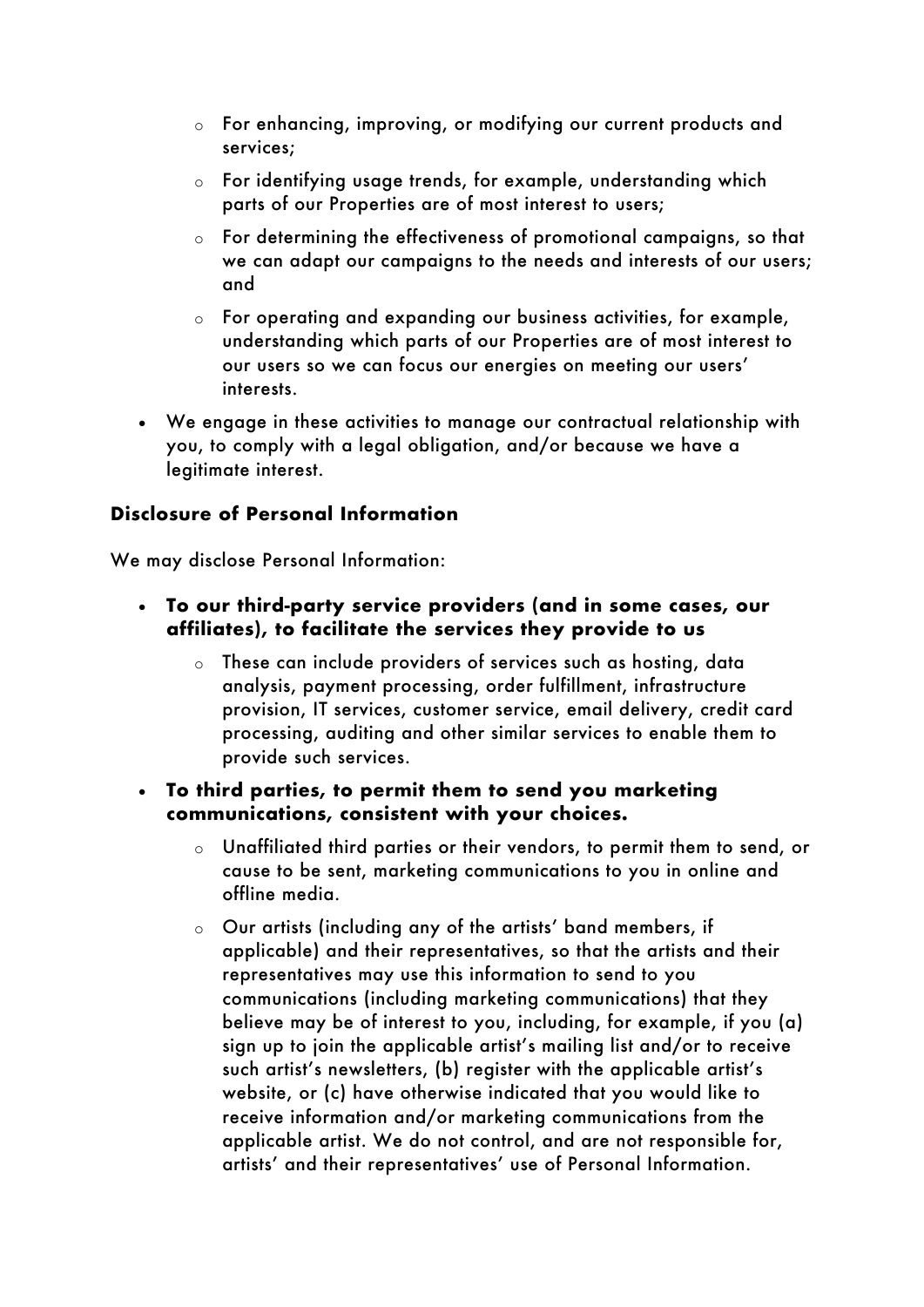- $\circ$  To a relevant artist who is no longer affiliated with us, if you indicated an interest in such artist (for example, by registering with the artist's website)
- **To third parties that sponsor contests, sweepstakes and similar promotions so that they can facilitate and administer such contests, sweepstakes and promotions**
- **By using the Properties, you may elect to disclose Personal Information**
	- o On or through message boards, chat, profile pages and blogs and other services to which you are able to post information and materials. Please note that any information and materials that you post or disclose on or through a Property will become public information, and may be available to visitors to such Property and to the general public, and may be redistributed through the Internet and other media channels where they will reach an even broader audience. Additionally, please note that, per our Terms of Use, we retain certain rights in the information and materials that you post on or through the Properties, and we may use and disclose such information and materials (including any Personal Information included therein) in accordance with our Terms of Use. We urge you to be very careful when deciding to disclose your Personal Information, or any Other Information, on or through the Properties. WE ARE NOT RESPONSIBLE FOR THE USE OR DISCLOSURE OF ANY INFORMATION YOU VOLUNTARILY DISCLOSE THROUGH ANY PROPERTY.

### **Other Uses and Disclosures**

We may also use and disclose your Personal Information as necessary or appropriate, especially when we have a legal obligation or legitimate interest to do so:

- **To comply with applicable law.**
	- o This can include laws outside your country of residence.
- **To respond to requests from public and government authorities.**
	- o These can include authorities outside your country of residence.
- **To cooperate with law enforcement.**
	- o For example, when we respond to law enforcement requests and orders.
- **For other legal reasons.**
	- o To enforce our terms and conditions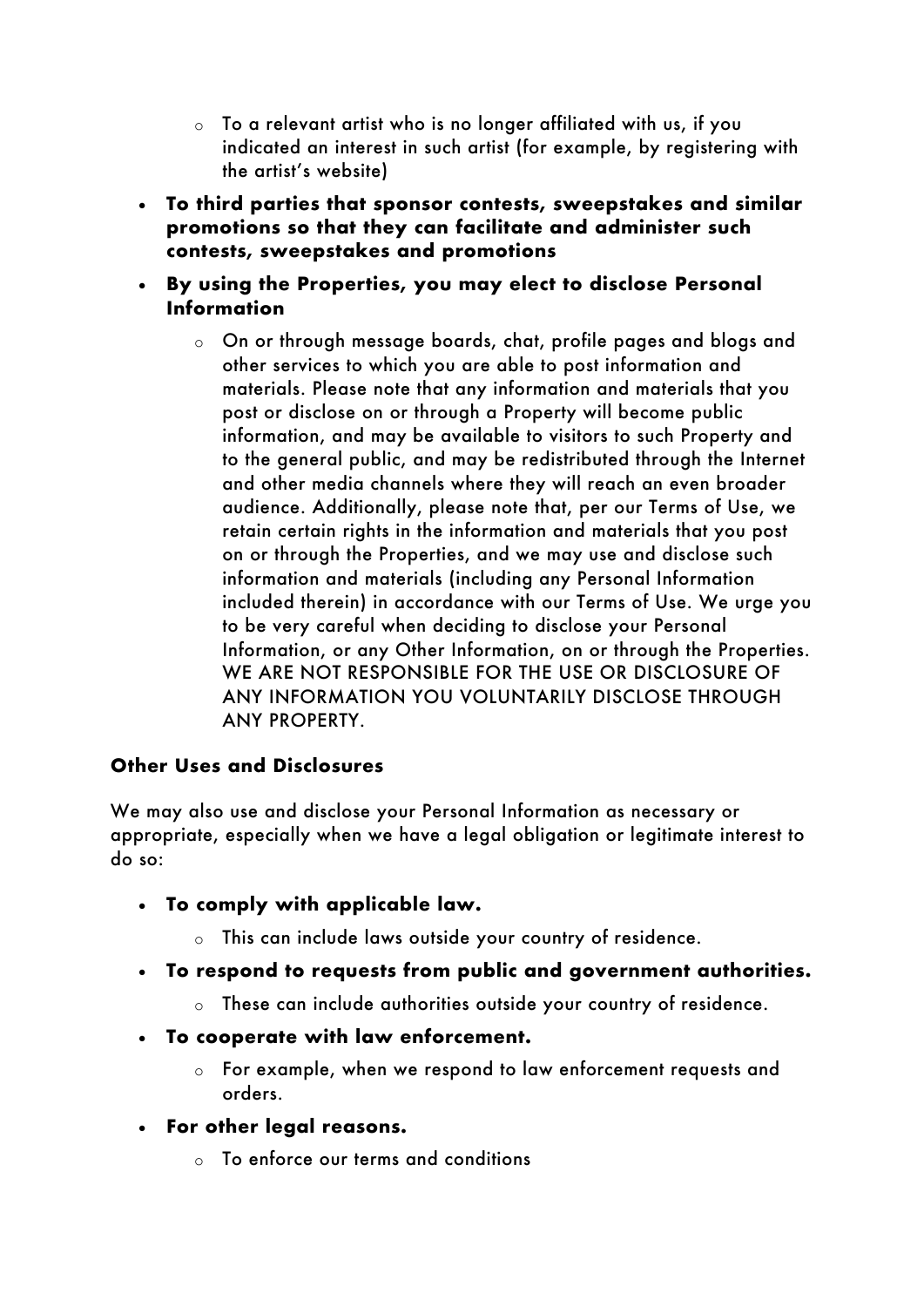- $\circ$  To protect our operations or those of any of our affiliates or artists;
- o To protect our rights, privacy, safety or property, or that of our affiliates, our artists, you or others; or
- To allow us to pursue available remedies or limit the damages that we may sustain.
	- o **In connection with a sale or business transaction.**
- We have a legitimate interest in disclosing or transferring your Personal Information to a third party in the event of any reorganization, merger, sale, joint venture, assignment, transfer or other disposition of all or any portion of our business, assets or stock (including in connection with any bankruptcy or similar proceedings) *Such third parties may include, for example, an acquiring entity and its advisors.*

#### **Retention Period**

We will retain your Personal Information for as long as needed or permitted in light of the purpose(s) for which it was obtained and consistent with applicable law.

The criteria we use to determine our retention periods include:

- The length of time we have an ongoing relationship with you and provide the Properties to you (for example, for as long as you have an account with us or keep using the Properties);
- Whether there is a legal obligation to which we are subject (for example, certain laws require us to keep records of your transactions for a certain period of time before we can delete them); or
- Whether retention is advisable in light of our legal position (such as in regard to applicable statutes of limitations, litigation or regulatory investigations).

### **Sensitive Information**

We ask that you not send us, and you not disclose to us, any sensitive Personal Information (e.g., social security numbers, information related to racial or ethnic origin, political opinions, religion or other beliefs, health, criminal background or trade union membership) on or through the Properties or otherwise.

# **OTHER INFORMATION Other Information We May Collect**

We and our third-party service providers may collect Other Information (defined above) such as: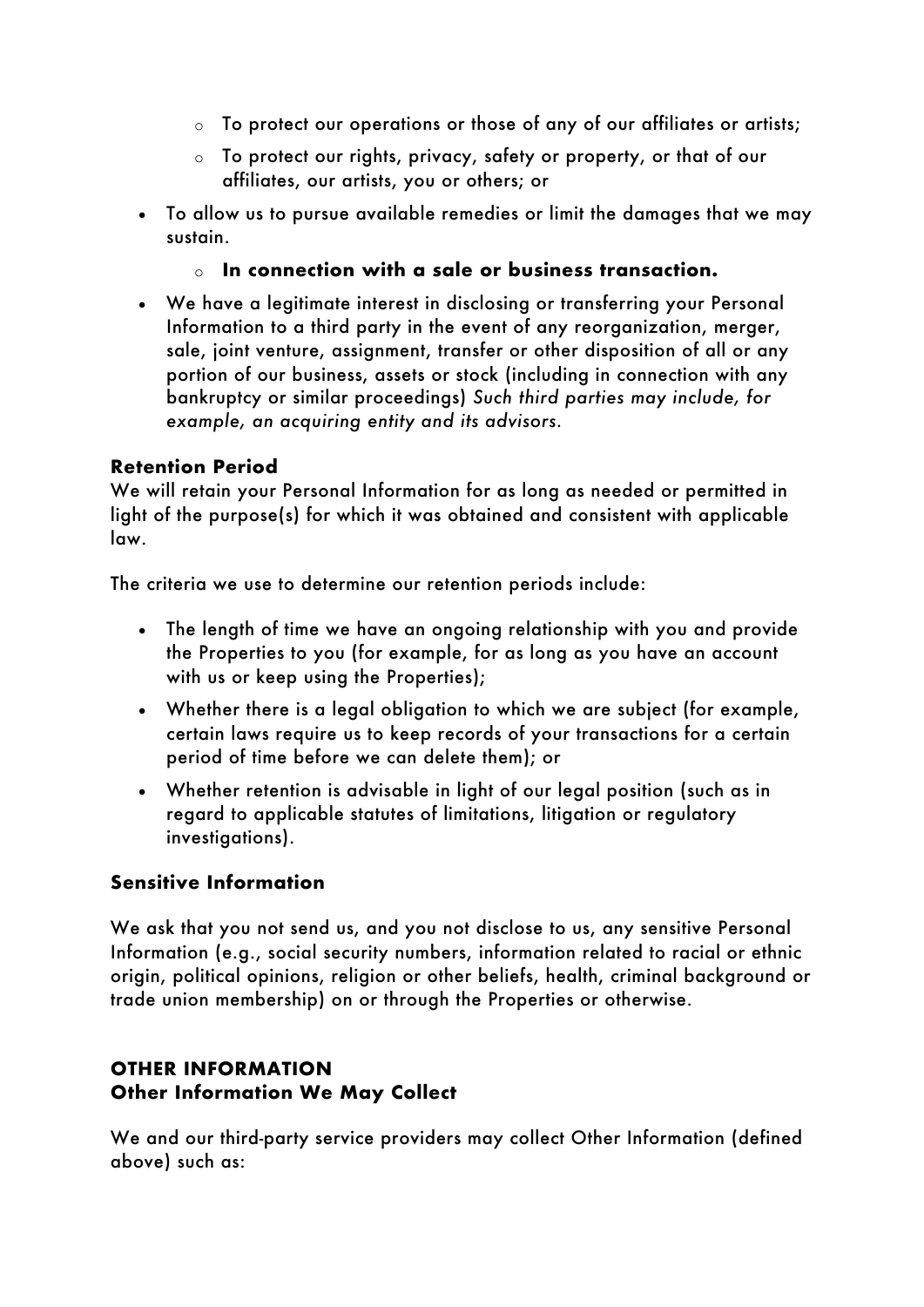- Browser and device information
- Mobile App usage data
- Geographic location information
- Demographic information and other non-personally identifiable information provided by you
- Information about how you use the Properties
- Aggregated information

### **How We May Collect Other Information**

We and our third-party service providers may collect Other Information in a variety of ways, including:

- **Through your browser or your device**: Certain information is collected by most browsers, such as your Media Access Control (MAC) address, device type (Windows or Macintosh), screen resolution, operating system version, Internet browser type and version and the type and version of a Property that you are using. We and our service providers may also collect a unique device identifier assigned by us or our service providers to the device from which you are accessing a Property and other transactional information for the device that we and our service providers may use to serve content and advertisements to the device.
- **Through your use of Mobile Apps**: When you download and use a Mobile App, we and our service providers may track and collect Mobile App usage data, such as the date and time the Mobile App on your device accesses our servers and what information and files have been downloaded to the Mobile App based on your device number.
- **Geographic location information**: If you use any location-enabled products or services, you may be sending us location information. When you use a location-enabled service, we may collect and process information about your precise geographical location, such as GPS signals sent by a mobile device. We and our third party service providers and partners may use your device's physical location to provide you with personalized location-based services, content and advertisements. In some instances, you may be permitted to allow or deny such uses of your device's location, but if you choose to deny such uses, we may not be able to provide you with the applicable personalized services and content.
- **From you**: We may collect demographic information, such as your zip code or gender, as well as other information, such as your preferred means of communication, when you voluntarily provide this information to us. This information does not necessarily personally identify you or any other user of the Properties, unless further information is added to it that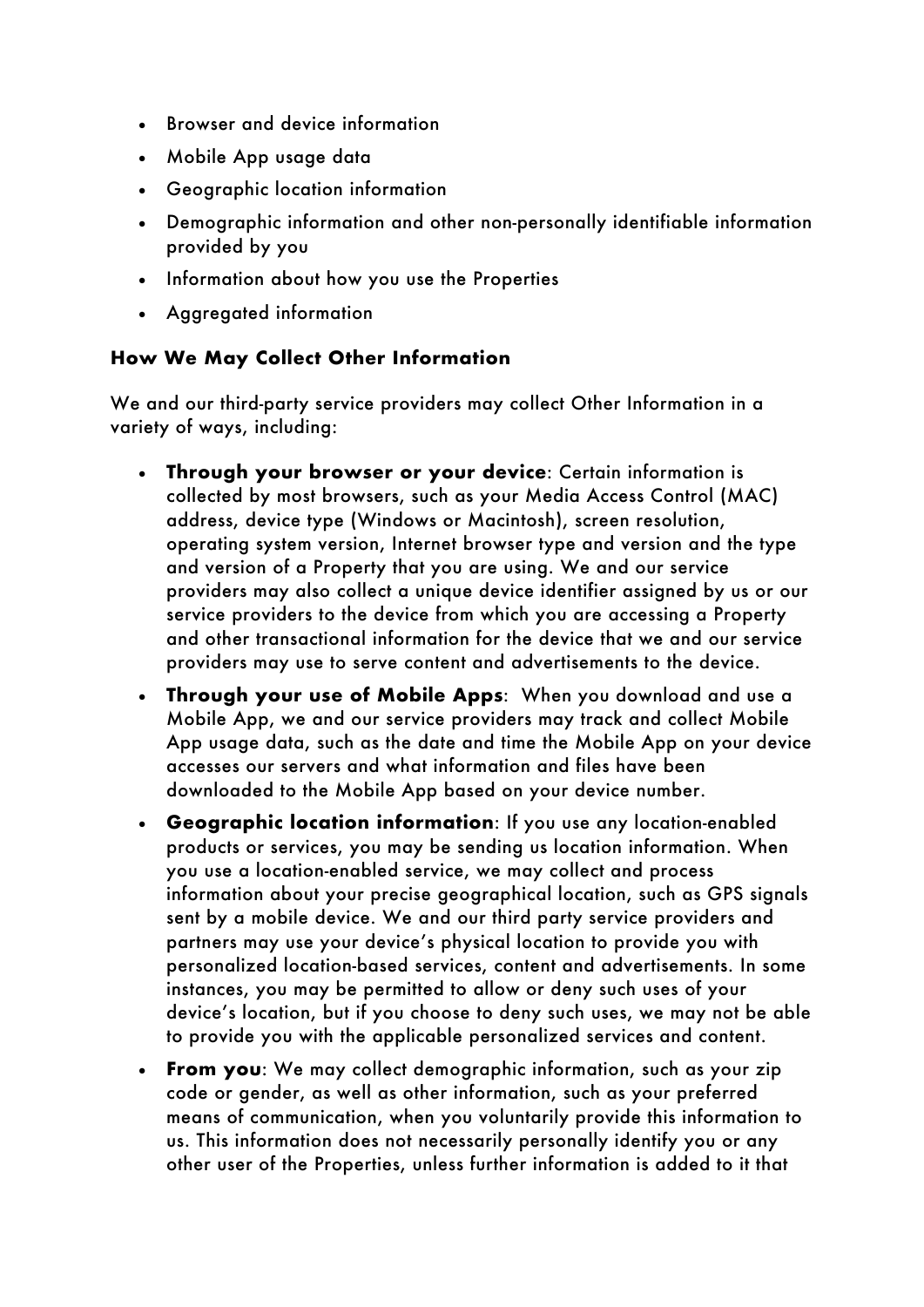would allow identification to take place. In such case, the information will be treated as Personal Information.

- **Information about how you interact on the Properties**: We may collect information about how you interact on the Properties. For example, some Properties may utilize analytic tools to help us better serve you through improved products, services, and revisions to the Properties. This collected information may let us know which services and features you are using the most within a Property, as well as device type and hardware features, country and language of download, etc.
- **By aggregating information**: We may aggregate Personal Information so that the end-product does not personally identify you or any other user of the Properties, for example, by using Personal Information to calculate the percentage of our users who like a particular artist.

#### **How We May Use and Disclose Other Information**

Please note that we may use and disclose Other Information for any purpose, except where we are required to do otherwise under applicable law. If we are required to treat Other Information as Personal Information under applicable law, then we may use it as described in "How We May Collect Other Information" section above, as well as for all the purposes for which we use and disclose Personal Information. In some instances, we may combine Other Information with Personal Information (such as combining your name with your geographical location). If we combine any Other Information with Personal Information, the combined information will be treated by us as Personal Information as long as it is combined.

#### **SECURITY**

We will use reasonable physical, technical and administrative measures to protect Personal Information under our control. If you have reason to believe that your interaction with us is no longer secure, please notify us immediately in accordance with the "Contact" section below.

#### **CHOICES AND ACCESS**

#### **Your choices regarding our use and disclosure of your Personal Information**

We give you many choices regarding our use and disclosure of Personal Information about you for marketing purposes.

You may opt-out from the following as set forth below: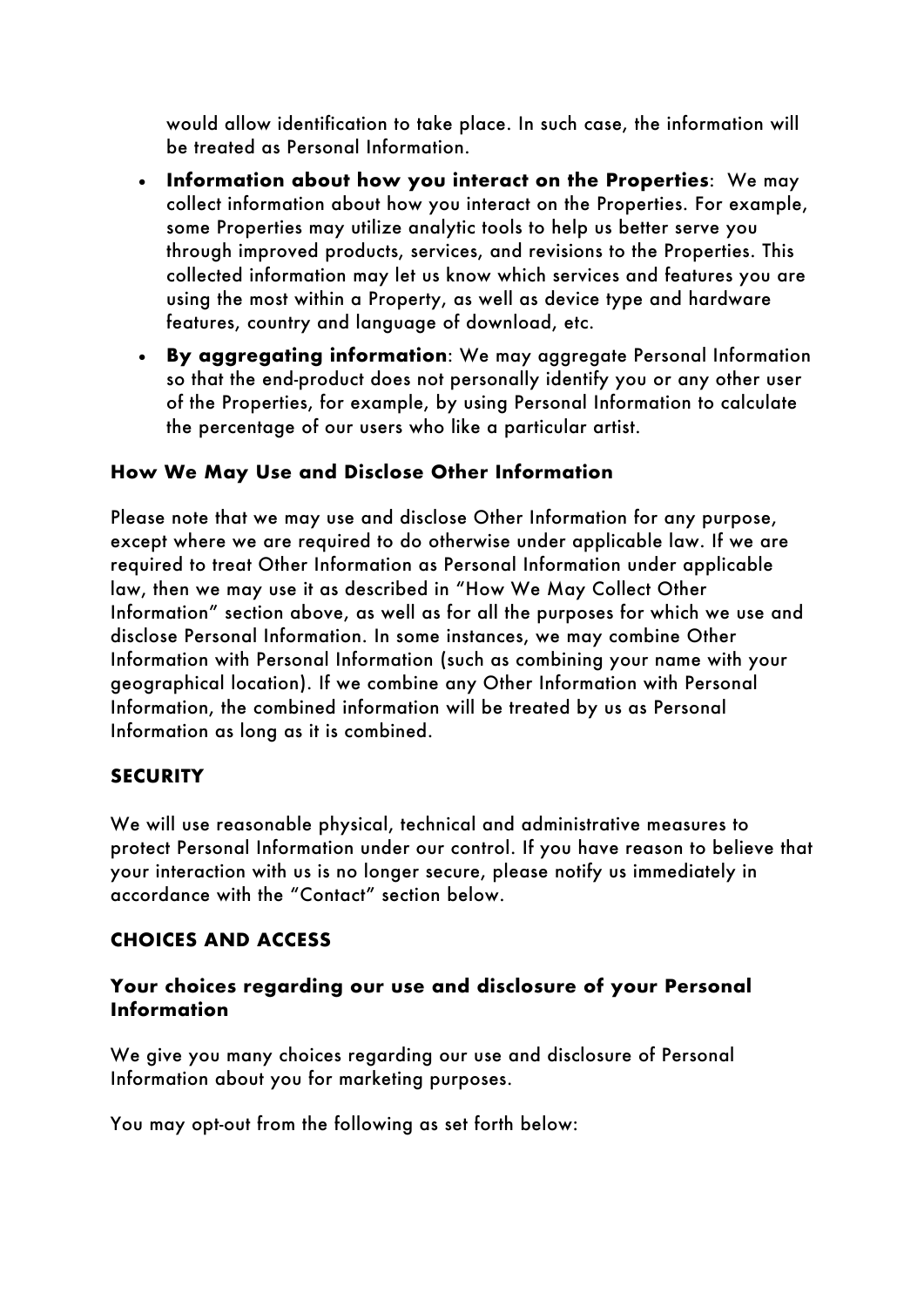- **Receiving marketing-related emails from us and our affiliates**: If you do not want to receive marketing-related emails from us and our affiliates on a going-forward basis, you may opt-out from receiving such emails either by using the unsubscribe mechanism provided in the email or by emailing us at getthesound2@gmail.com
- **Receiving marketing-related SMS text messages from us and our affiliates**: If you do not want to receive marketing-related SMS text messages from us and our affiliates on a going-forward basis, you may opt-out from receiving such messages by texting back "STOP" or by emailing us at getthesound2@gmail.com.
- **Our sharing of your Personal Information with artists or unaffiliated third parties for their marketing purposes**: If you prefer that we not share your Personal Information on a going-forward basis with artists or unaffiliated third parties for their marketing purposes, you may opt-out from such sharing by emailing us at getthesound2@gmail.com
- In each case, please make clear in your email what you are opting-out from. We will comply with your request(s) as soon as reasonably practicable. Please note that, if you do opt-out from receiving marketingrelated messages from us, we may still send administrative messages to you.

### **How you can access, change or delete your Personal Information**

If you would like to access, review, correct, update, suppress, restrict or delete Personal Information that you previously provided to us, if you would like to object to our use of your Personal Information, or if you would like to request to receive an electronic copy of your Personal Information for purposes of transmitting it to another company (to the extent this right to data portability is provided to you by applicable law), you may contact us at: getthesound2@gmail.com.We will respond to your request consistent with applicable law.

In your request, please make clear what Personal Information you would like to have changed, whether you would like to have your Personal Information suppressed from our database or otherwise let us know what limitations you would like to put on our use of your Personal Information. For your protection, we may only implement requests with respect to the Personal Information associated with the particular email address that you use to send us your request, and we may need to verify your identity before implementing your request. We will try to comply with your request as soon as reasonably practicable.

Please note that we may need to retain certain information for recordkeeping purposes and/or to complete any transactions that you began prior to requesting a change or deletion (e.g., when you make a purchase or enter a promotion,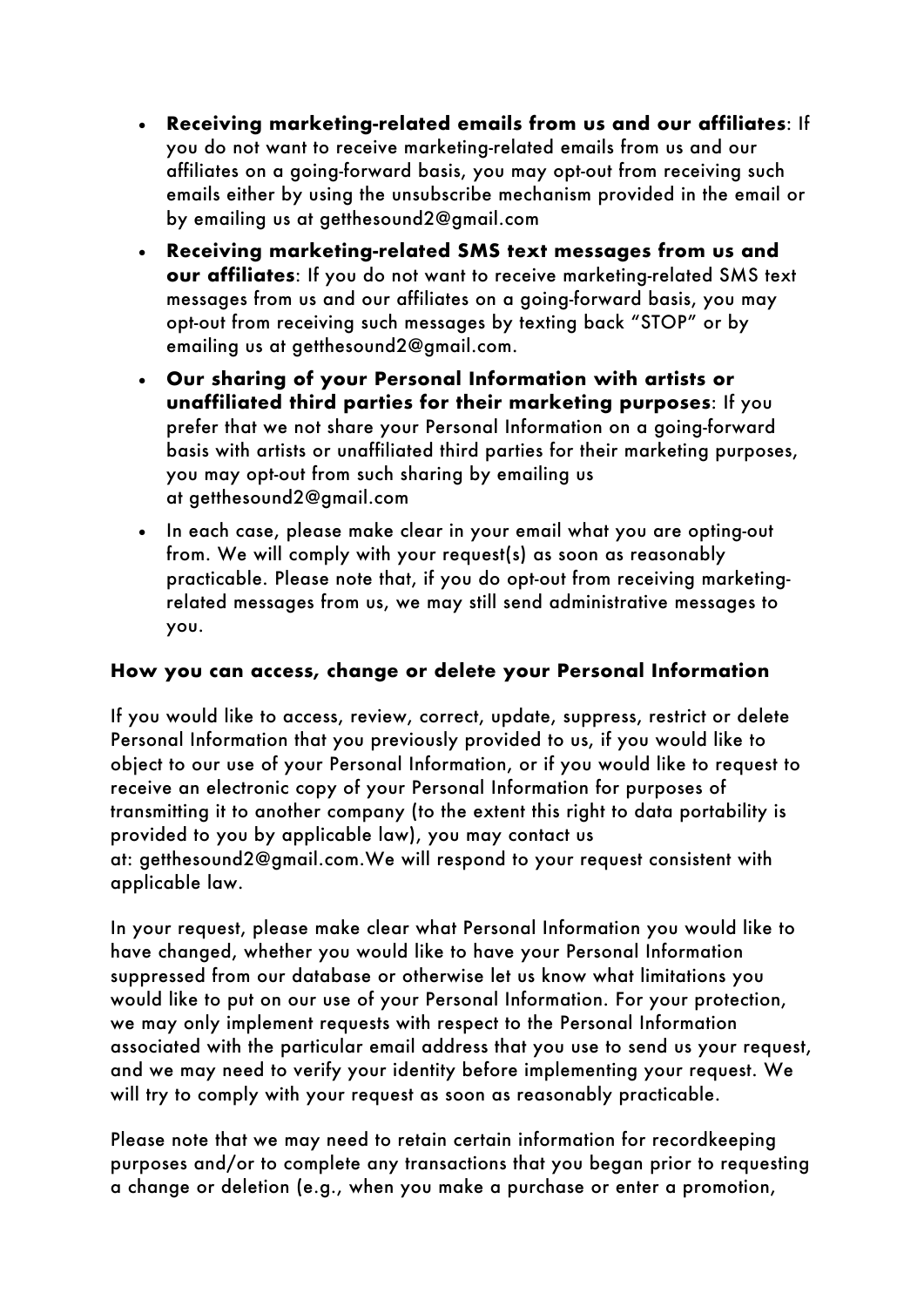you may not be able to change or delete the Personal Information provided until after the completion of such purchase or promotion).

Where our collection and use of Personal Information is based on your consent, you may withdraw such consent at any time by emailing us at getthesound2@gmail.com and such withdrawal will not affect the lawfulness of processing based on consent before your withdrawal.

## **Cross-Border Transfer**

The Properties are controlled and operated from the United States; accordingly, this Privacy Policy, and our collection, use and disclosure of your Personal Information, is governed by the laws of the United States, and the Properties are not intended to subject Company or any of its affiliates to the laws or jurisdiction of any state, country or territory other than that of the United States. Your Personal Information may be stored and processed in any country where we have facilities or in which we engage service providers, and by using the Properties you understand that your information will be transferred to countries outside of your country of residence, including the United States, which may have data protection rules that are different from those of your country.

The Properties are not directed to individuals under the age of thirteen (13), and we request that such individuals do not provide Personal Information through the Properties.

### **UPDATES TO THIS PRIVACY POLICY**

We may change this Privacy Policy at any time. Please take a look at the "*LAST UPDATED*" legend at the top of this page to see when this Privacy Policy was last revised. Any changes to this Privacy Policy will become effective when we make the revised Privacy Policy available on or through a Property.

### **CONTACTING US**

Get The Sound, located at 14 rue Montbauron, 78000 Versailles,France, is the company responsible for collection, use and disclosure of your Personal Information under this Privacy Policy.

If you have any questions or concerns about this Privacy Policy or our data processing practices, please contact us by email at getthesound2@gmail.com . We are located at the following address:

Get The Sound Legal Department 14 Rue Montbauron